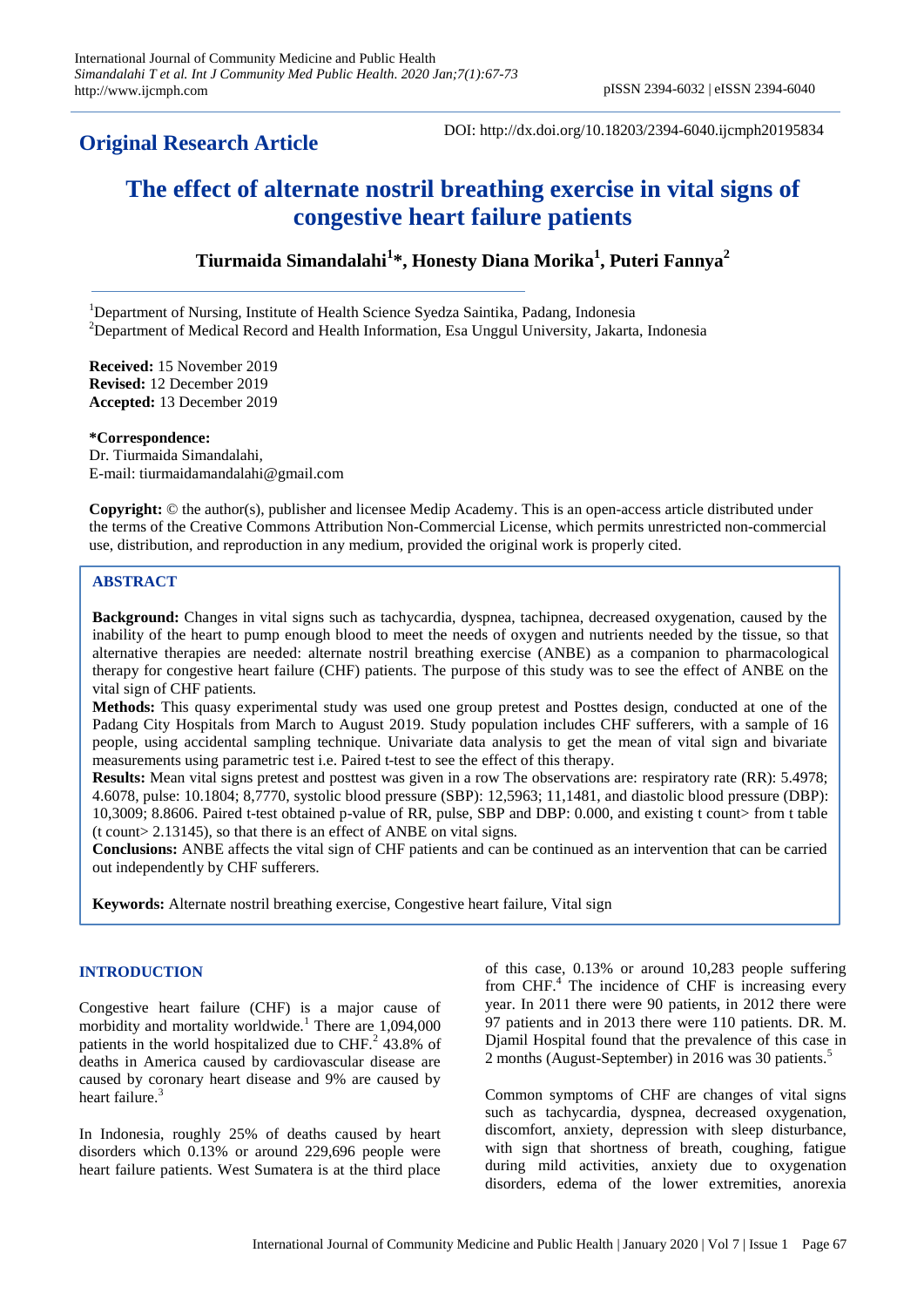accompanied by nausea, frequent urination at night, weakness, even decreased consciousness.<sup>1,6</sup> In addition, according to Bernardi, other damage that usually occurs in heart failure is defect of lung function. Defect of lung function can indirectly contribute to decreasing oxygen saturation and decreasing activity.

CHF therapy commonly do with pharmacological therapy in order to increased oxygenation by giving oxygen and reducing oxygen consumption through reducing activity, reducing the workload of the heart with vasodilators, and improving cardiac muscle contractility.<sup>7</sup> However, the benefits of these drugs are not completely able to overcome the problem and improve the condition of the heart, and still have side effects of drugs that can entrust the kidney condition. Therefore we need nonpharmacological therapy as treatment companion therapy, one of the treatments is by using the technique of breathing through nose, known as alternate nostril breathing exercise (ANBE).

ANBE can stabilize the patient's vital sign. This therapy is therapeutic for the circulatory and respiratory system, also helps to normalize and balance the pulse. This therapy consists of 8 stages that can be done 5-9 times/day with a length of 10-20 minutes and then do an assessment of vital signs that consists of blood pressure, pulse and respiratory rate  $(RR)$ .<sup>8,9,11</sup>

ANBE is significant in reducing blood pressure, pulse, breathing, pain, anxiety, improving sleep quality, increasing comfort and increasing oxygen saturation in patients with heart failure.<sup>12</sup> Alternative breathing nostril encourages deep relaxation because it is believed that this breathing can balance the left and right sides of the brain while calming the nervous system. It considered to reduce heart rate, reduce stress and anxiety, and improve respiration and circulation.<sup>13</sup>

ANBE can also reduce blood pressure. This is related to chemoreflex activity decreased and an baroreceptors sensitivity increased in the vagus nerve, which indicated the change in autonomic balance, which decreases sympathetic activity. The decreased of sympathetic nerves activity causes a decrease in heart volume and arterial and vein vasodilation which causes the decreased of blood pressure. Sensitivity of arterial baroreflex at RR  $3-12$  times per minute, increased during expiration.<sup>13</sup>

Based on those facts, the researcher is interested in examining the effect of ANBE in the vital signs of CHF Patients.

# **METHODS**

This is a quasy experimental study, using the one group pre-test and post-test design approach, vital signs (blood pressure, pulse, and RR) of CHF patients were measured before and after being given ANBE. The study was conducted in the intensive care unit of Dr. Rasidin

Hospital in Padang from February 4 to September 10 2019. The population in this study were all CHF sufferers who were treated in the ICU since the last 1 year as many as 67 people.

Sample was taken by a simple experimental calculation formula: 16 respondents, added 10% of the total sample to prevent drop outs so the total sample was 18 respondents. The sampling technique used was accidental sampling. Selected respondents have met the existing sample criteria (1) cooperative patients (2) do not experience a decrease in consciousness (GCS 14-15), oxygen is not attached with non rebreathing mask, and exclusion criteria (1) patients getting worsening conditions, (2) the patient died. Ethical feasibility tests have been met in this study and approved by the research ethics committee of the Faculty of Medicine, Andalas University, Padang, Indonesia (No. 21/ KEP/ FK/ 2019).

The procedures and stages of data collection in this study were pre-test stages: (1) measurement of vital sign pretest every day before starting the first frequency, (2) measurement of the pre-test by: respondents are asked to relax physically and mentally for 10 minutes in a semifowler position/sit in bed, after that measure and record the results of vital signs by: measuring blood pressure using a sphygmomanometer (Diamond) and a stethoscope placed in the systemic artery of the upper right limb by the auscultation method. The measurement of the pulse in the right radial artery by palpation for one minute. RR is obtained by counting the amount of breathing (inspiration and expiration) in one minute. Intervention: ANBE therapy was given for 6 days, 5 times / day with 2 hours interval for 10 minutes in each therapy.

Post-test: (1) vital sign was measured and recorded again after the therapy at eight frequency every day, using the same measurement as the pre-test, (2) patient's response was observed during therapy. All measurement results are recorded in an observation sheet. In addition to variable data, age and gender data were also collected. The data was described through univariate analysis presented in mean, standard deviation (SD), and minimum, maximum interquartile range. Bivariate analysis was by t-test dependent test with paired t-test to see differences in vital sign before and after intervention, with a significance level of 95%, and p<0.05 which statistically found significant differences between before and after ANBE therapy in patients with CHF.

# **RESULTS**

There were 16 respondents who met the criteria for the sample. The other 2 patients experienced a decrease in consciousness and died. Table 1 shows that more than half (50%) of the respondents were  $>60$  years old, and most of them were female (50%). Table 2 shows that the average and standard deviation of vital sign pretest are RR: 5.4978, 0.39882, pulse: 10.1804, 0.42721, systolic blood pressure (SBP): 12.5963, 0.59605, and diastolic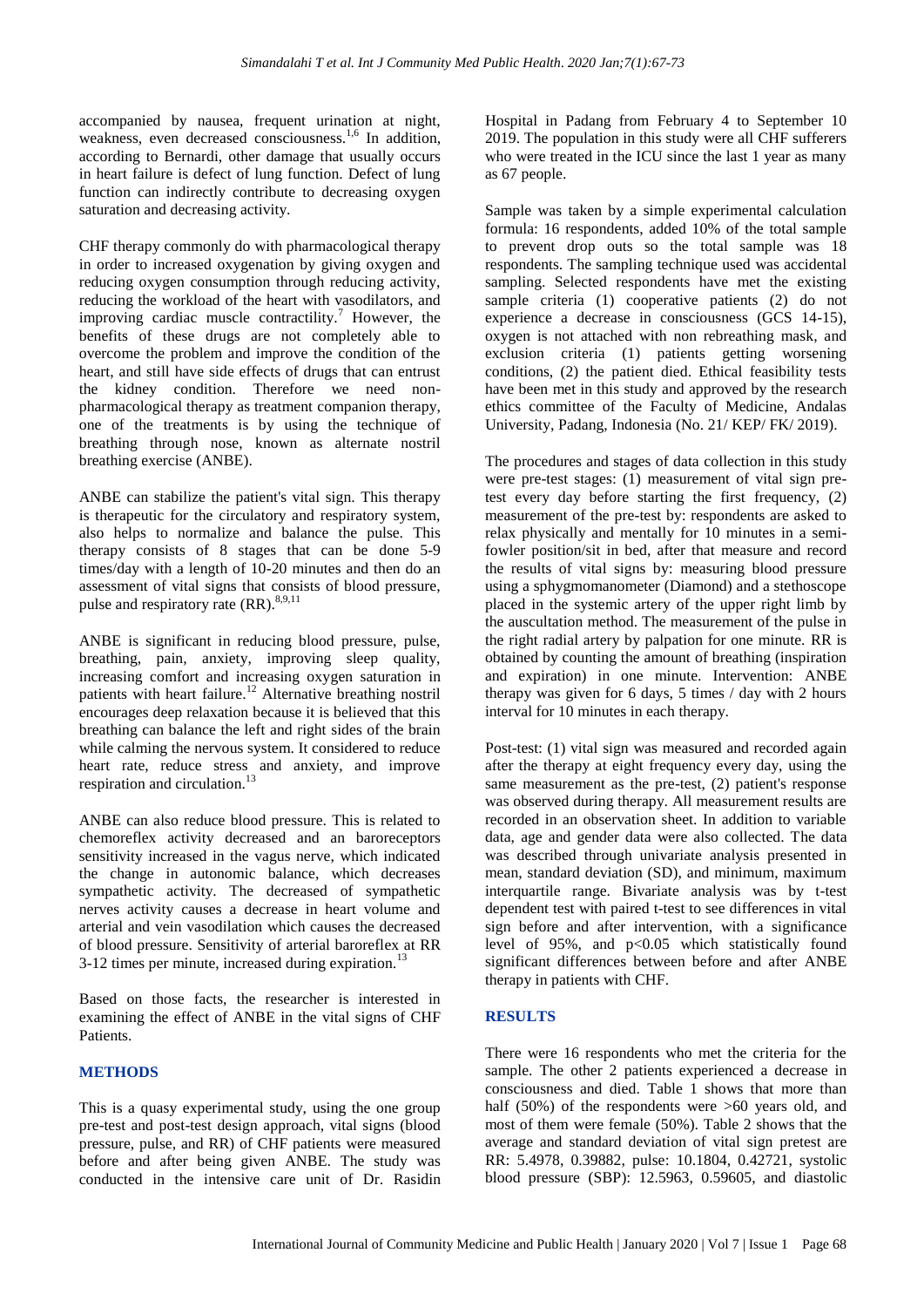blood pressure (DBP): 10.3009, 0.59244. The average and SD of vital sign post-test are: RR: 4.6078, 0.39025, pulse: 8.7770, 0.23505, SBP: 11.1481, 0.31630, and DBP 8.8606, 0.50572. Table 3 shows that the statistical test results for overall p-value of RR, pulse, SBP and DBP was  $0,000$  ( $p \le 0.05$ ), which means there were differences in RR, pulse, blood pressure between before and after the administration of ANBE.

#### **Table 1: Characteristics of respondent (n=16).**

| <b>Characteristics</b>   | N | (9/0) |
|--------------------------|---|-------|
| Age (in years)<br>51-60  |   |       |
|                          |   | 50    |
| $\frac{>60}{\text{Sex}}$ |   | 50    |
|                          |   |       |
| Male                     |   | 50    |
| Female                   |   | 50    |

#### **Table 2: Average of respiratory rate, pulse, blood pressure before and after ANBE.**

| <b>Variables</b>               | <b>Mean</b> | <b>SD</b> | Min - Max  | N  |  |  |  |  |
|--------------------------------|-------------|-----------|------------|----|--|--|--|--|
| <b>Respiratory rate</b>        |             |           |            |    |  |  |  |  |
| Pre-test                       | 5.4978      | 0.39882   | $20 - 36$  | 16 |  |  |  |  |
| Post-test                      | 4.6078      | 0.39025   | $16 - 24$  | 16 |  |  |  |  |
| <b>Pulse</b>                   |             |           |            |    |  |  |  |  |
| Pre-test                       | 10.1804     | 0.42721   | 85-120     | 16 |  |  |  |  |
| Post-test                      | 8.7720      | 0.23505   | 68-80      | 16 |  |  |  |  |
| <b>Systolic blood pressure</b> |             |           |            |    |  |  |  |  |
| Pre-test                       | 12.5963     | 0.59605   | 130-185    | 16 |  |  |  |  |
| Post-test                      | 11.1481     | 0.31630   | 110-135    | 16 |  |  |  |  |
| Diastolic blood pressure       |             |           |            |    |  |  |  |  |
| Pre-test                       | 10.3009     | 0.59244   | $90 - 130$ | 16 |  |  |  |  |
| Post-test                      | 8.8606      | 0.50572   | 60-90      | 16 |  |  |  |  |

#### **Table 3: The effect of ANBE on respiratory rate, pulse, blood pressure.**

| (1)                                                    | (2)     | (3)     | (4)     | (5)<br>(6) | (7)     | (8)    | (9) | (10)  |
|--------------------------------------------------------|---------|---------|---------|------------|---------|--------|-----|-------|
| <b>Respiratory rate</b><br>pretest-posttest            | 0.88996 | 0.20296 | 0.05074 | 0.78182    | 0.99811 | 17.540 | 15  | 0.000 |
| <b>Pulse rate</b><br>pretest-posttest                  | 1.40843 | 0.37619 | 0.09405 | 1.20797    | 1,60889 | 14,976 | 15  | 0.000 |
| <b>Systolic blood</b><br>pressure pretest-<br>posttest | 1.44816 | 0,37787 | 0.09447 | 1.24681    | 1.64951 | 15,330 | 15  | 0.000 |
| Diastolic blood<br>pressure pretest-<br>posttest       | 1.44030 | 0.66604 | 0.16651 | 1.08539    | 1.79520 | 8.650  | 15  | 0.000 |

1= Variabe l, 2= Mean, 3= Std. deviation (SD), 4= Std. error mean, 5= 95% confidence interval of the difference, 6= Lower, 7= Upper, 8= t, 9= df, 10= Sig. (2-tailed).

### **DISCUSSION**

Based on the characteristics of the respondents, more than half of the respondents were  $>60$  years old, and most of them were female.

CHF disease increased at 40 years old years and over.<sup>2</sup> Schultz et al also found that the highest average age of respondents was 57.9 years old and 32% were 65 years old, and women were more than men  $(56\%)$ .<sup>14</sup> Dokainish et al found the age of respondents was 59 years old (SD 15), men had more CHF (61%) than women  $(39\%)$ .<sup>15</sup> Harigustian et al stated that the highest age of sufferers was 61-65 years (59.38%), the most of them was female (53.12%).<sup>16</sup> Harikatang et al stated that 50% respondents of CHF were the 60-70 years old age.<sup>17</sup>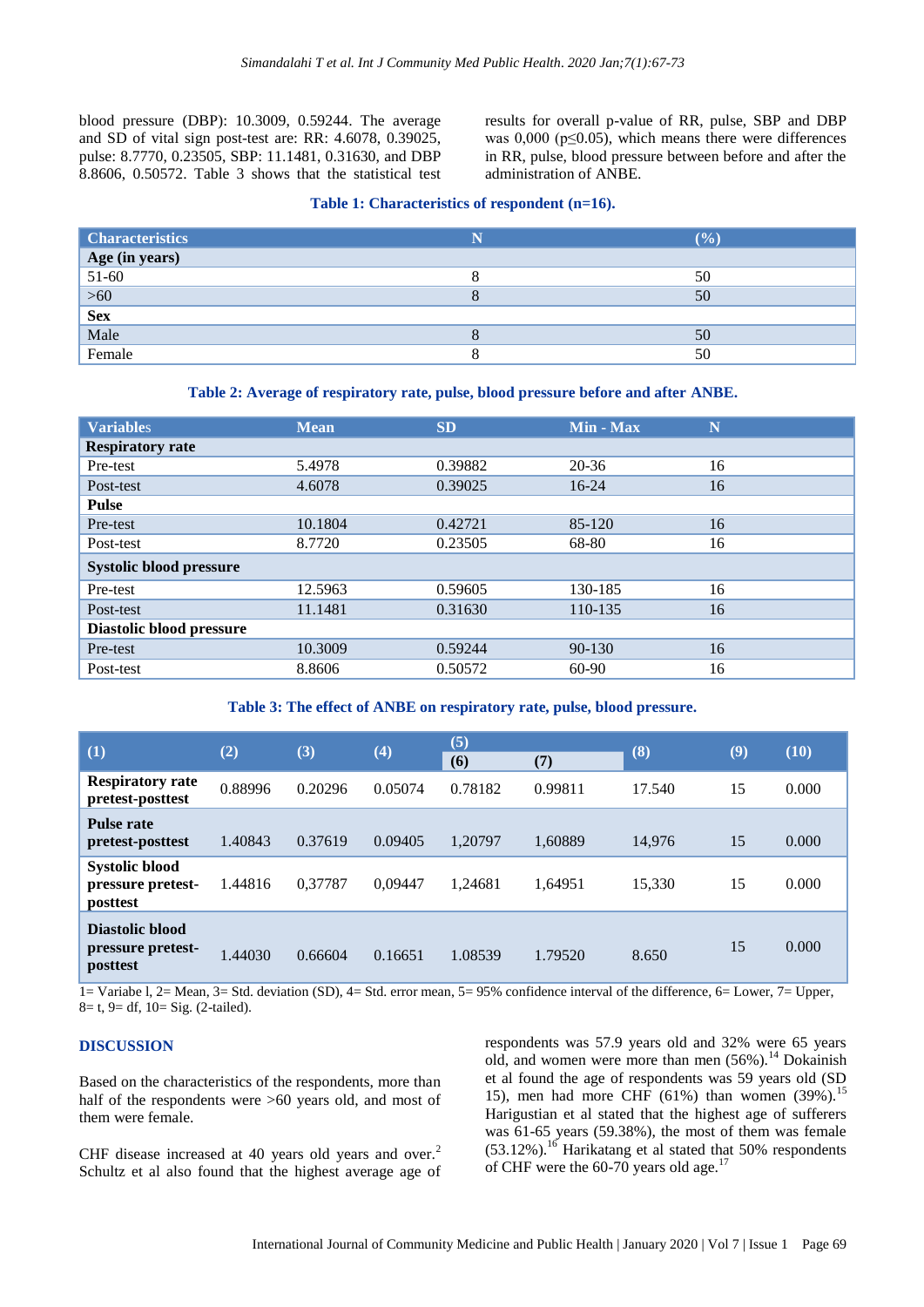Age is a major risk factor for heart disease and other chronic diseases including heart failure.<sup>18</sup> Increased age is related to progressive dysfunction of organs and has an effect on the ability to maintain homeostasis.<sup>19</sup> This is related to the aging process that causes an increase in atherosclerosis in blood vessels.

Hearth failure is a progressive condition in which neurohormonal activation has a central role.<sup>20</sup> Women are more risky in hypertension which is closely related to the incidence of heart failure.<sup>21</sup> This is related to greater hormonal factors in the female body than in men. Hormonal factors can cause an increase in body fat or obesity. Obesity in women can also due to lack of activity, easier stress on women and more time spent relaxing at home. $^{22}$ 

The results of vital sign measurement before ANBE therapy were the mean RR pre-test 5.4978, standard deviation 0.39882, the highest was 36 and the lowest was 20. Average pulse 10.1804, standard deviation 0.42721, the highest was 120 and the lowest was 85. The average SBP is 12.5963, the standard deviation is 0.59605, the highest was 185 and the lowest was 130, and the average of DBP 10.3009, the standard deviation is 0.59244, the highest was 130 and the lowest was 90.

The results of this vital sign measurement can be interpreted that clinically STEMI patients have increased RR, pulse, and SBP and DBP, with the number of increases being 5, 10, 12, 10 times sequentially from the normal vital sign.

Heart failure is a clinical syndrome caused by structural and functional abnormalities of heart that affect the ability of left ventricle to adequately fill and pump blood,<sup>23</sup> so cardiac output will decrease and it can lead to fatigue and dizziness, as well as the appearance of congestion symptoms such as shortness of breath during activity. $24$ 

The increase in hemodynamics in CHF patients is a consequence of abnormalities in the structure, function, rhythm, and conduction system of heart, causing ventricular dysfunction. Impaired ventricular function is mainly caused by myocardial infarction in coronary heart disease, hypertension or both. CHF not only indicates the inability of the heart to maintain adequate oxygen transfer, but also a systemic response to compensate for this inadequacy. $25$ 

CHF patients complaint of dyspnea, fatigue and symptoms of volume overload, including pulmonary or peripheral edema. Dyspnea will get worse while physical activity increase or a flat body position.<sup>26</sup> In addition, CHF also causes changes in neurohormonal regulation so that it will affect the hemodynamic status which can be seen from the instability of the patient's vital signs,  $27$  as the result it will emerge typical signs of heart failure such as tachycardia, tachypnea, rhythmic breath sounds,

effusion pleura, increased jugular vein, peripheral edema and hepatomegaly (Indonesian Cardiovascular Specialist Association, 2015). Symptoms worsen even increase the risk of cardiovascular morbidity and mortality if the treatment does not appropriate.<sup>20</sup>

To overcome the symptoms, a lot of emphasis has been placed on primary and secondary prevention of cardiovascular disease, with the aim of treatment being to improve clinical status, functional capacity, and quality of life, prevent hospital admission, and ultimately reduce hospital mortality.<sup>20,28</sup> One of alternative lifestyle-based interventions that is safe and effective is  $Yoga.<sup>29</sup>$ 

Breathing exercises (Pranayama) is a component of yoga that has many benefits against cardiovascular disease.<sup>3</sup> ANBE is one method of breathing exercises (pranayama) which has many benefits against cardiovascular disease.<sup>28</sup>

After ANBE is given for 6 days, 5 times in 1 day during 10 minutes, the results post-test are: Average RR 4.6078, standard deviation 0.39025, highest 24 and lowest 16. Average pulse 8.7770, standard deviation 0.23505, highest 80 and lowest 68. Average SBP 11.1481, standard deviation 0.31630, highest 135 and lowest 110, and average DBP 8.8606, standard deviation 0.50572, highest 90 and lowest 60.

This intervention explained that the respondent's vital sign decreased by: RR 4, pulse 8, SBP 11, and DBP 8 times the vital sign condition that had previously risen to normal. From value of t arithmetic (95% confidence interval) with the value of t table and based on the degree of freedom (df)= 15 inferred t arithmetic  $>$  from t table (t arithmetic  $>2.13145$ ) which means there is a significant influence giving ANBE to the vital sign of the respondent. Correspondingly, the Paired t-test showed that the overall p-value of RR, pulse, SBP and DBP was 0,000 ( $p \le 0.05$ ), which means there were differences in RR, pulse, blood pressure between before and after the administration of ANBE. Thus further strengthening the hypothesis in this study and at the same time proving the existing theory that ANBE is significant in reducing vital signs.

Some related research results which state that ANBE influences are: ANBE affects blood pressure, pulse frequency, breathing, pain, anxiety and increases comfort and oxygen saturation in patients with heart failure.<sup>28</sup> ANBE has a significant effect on the stability of vital signs of patients with heart disease.<sup>13</sup> Telles et al, stated the results of previous studies found that 18 minutes of breathing alternative nostrils reduce SBP and DBP in people with essential hypertension controlled by drugs.<sup>31</sup>

Doing yoga several times per week, with each session lasting about 20 minutes, is effective in treating hypertension, reducing angina episodes per week, increasing exercise capacity, and reducing weight and waist circumference, reducing serum cholesterol and LDL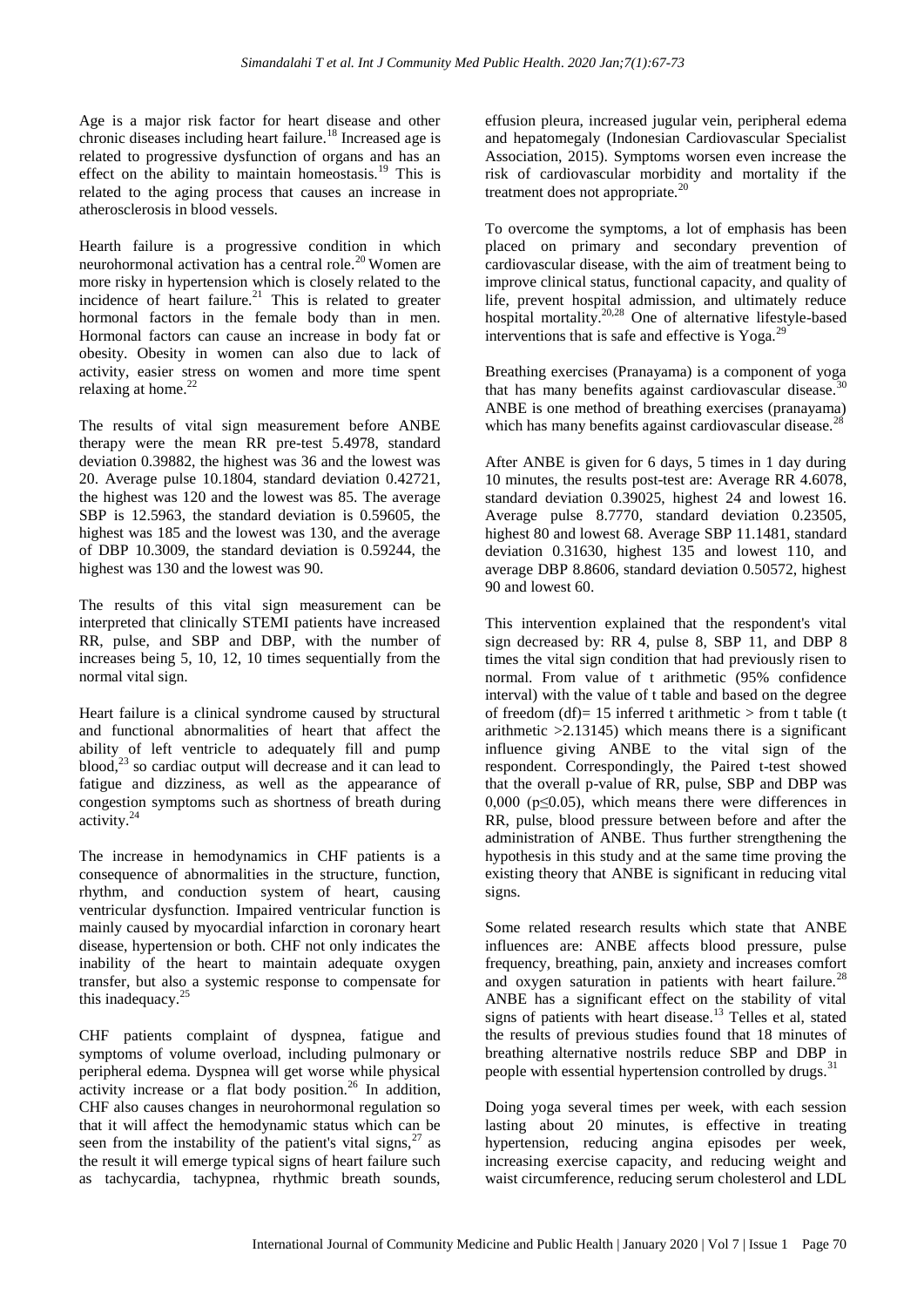cholesterol levels, reducing the frequency of revascularization. Yoga can facilitate regression and prevent the development of atherosclerosis, with mechanisms similar to statins. Yoga benefits the effects of diabetes by increasing insulin sensitivity and decreasing plasma insulin levels.<sup>32</sup>

ANBE which is part of Yoga has many benefits to the physiological, behavioral, and psychological components. Research on the use of ANBE in patients with heart failure shows the benefits of this exercise as supplementary therapy followed by medical therapy. This breathing exercise is proven to be able to stabilize the symptoms of heart failure, increase activity tolerance, cardiovascular system endurance, heart function, autonomic function, quality of life and myocardial distress<sup>30</sup>

ANBE are performed by inhalation of one of the nostrils and exhalation is carried out through different nostrils, repeated for six to fifteen minutes. $^{33}$  ANBE is done by inhalation with one of the notrils closed using the thumb and then exhaled through a different nostril by closing the nostril using the little finger. $34$ 

In administering therapy, patients are recommended in a semi-fowler/sitting position. This is because the dyspnea will deteriorate in a supine lying position, and can awaken the patient's sleep at night accompanied by sweating and anxiety. $35$  Andersen et al also stated that dyspnea will get worse with increased physical activity or a flat body position.<sup>26</sup> Dyspnea will be reduced if the patient is sitting upright or standing.<sup>35</sup>

Combining pharmacological therapy, lifestyle modification and the application of breathing exercises (pranayama) can improve lipid profile, overcome hypertension, cardiac dysrhythmias and other cardiovascular diseases such as coronary disease artery. 30

ANBE is also closely related to cerebral dominance.<sup>13</sup> When a nostril is dominant, it causes the counter lateral hemisphere to become activated.<sup>13</sup> Breathing through the right nostril which passes through the right spinal cord and is associated with the left cerebral hemisphere causes an increase in stimulation of the sympathetic nervous system.<sup>13</sup> Meanwhile, breathing through the left nostril through the left spinal and is directly related to the right cerebral hemisphere which stimulates the workings of the parasympathetic nerve, so that the body will experience relaxation.<sup>13</sup> Breathing with both nostrils or known as ANBE can balance the activity of the sympathetic and parasympathetic nerves, so that breathing and blood pressure become stable, and the patient does not feel shortness of breath anymore.<sup>13</sup> This breathing exercise can balance the left and right sides of the brain, as well as calm the nervous system, so that it can reduce heart rate, reduce stress and anxiety and improve respiration and circulation.<sup>13</sup>

ANBE also causes changes in the physio-psychological component by changing autonomic balance into dominant parasympathetic and increasing baroreflex sensitivity so as to reduce blood pressure and heart frequency which can significantly affect patients with heart failure.<sup>30</sup> In addition, this exercise causes better intercostal muscle function, thereby increasing muscular endurance, increasing VO2 max and facilitating the extraction of oxygen by peripheral tissues.<sup>30</sup>

An increase in left ventilatory filling pressure with exercise is well explained in heart failure with a sustained ejection fraction.<sup>36-38</sup>

ANBE which is also part of exercise presents other unique hemodynamic pressures, including shortening in the diastolic filling period, increased myocardial wall pressure, increased contractility and myocardial oxygen demand, and changes in the resistive and pulsatile arterial  $load.<sup>26</sup>$ 

# **CONCLUSION**

ANBE play a role in stabilizing the vital sign of CHF patients. ANBE is closely related to cerebral dominance. When breathing through the right nostril, it will pass through the right spinal cord and is associated with the left cerebral hemisphere, which results in increased stimulation of the sympathetic nervous system. Breathing with the left nostril goes through the left spinal cord and is directly related to the right cerebral hemisphere which stimulates the workings of the parasympathetic nerve, so the body will experience relaxation. Breathing with both nostrils or known as ANBE can balance the activity of the sympathetic and parasympathetic nerves, so that breathing and blood pressure become stable, while balancing the left and right sides of the brain and calming the nervous system, so as to reduce heart rate, reduce stress and anxiety and improve respiration and circulation.

#### **ACKNOWLEDGEMENTS**

We would like to say thank you to the staff of the one Padang City hospitals, the Research Technology and Higher Education Ministry that has funded this research, and all of those who have assisted in the implementation of this research.

#### *Funding: No funding sources*

*Conflict of interest: None declared*

*Ethical approval: The study was approved by the Research Ethics Committee of the Faculty of Medicine, Andalas University, Padang, Indonesia (No. 21 / KEP / FK / 2019)*

#### **REFERENCES**

1. Chen W, Liu G, Yeh S, Chiang M, Fu M, Hsieh Y. Effect of back massage intervention on anxiety,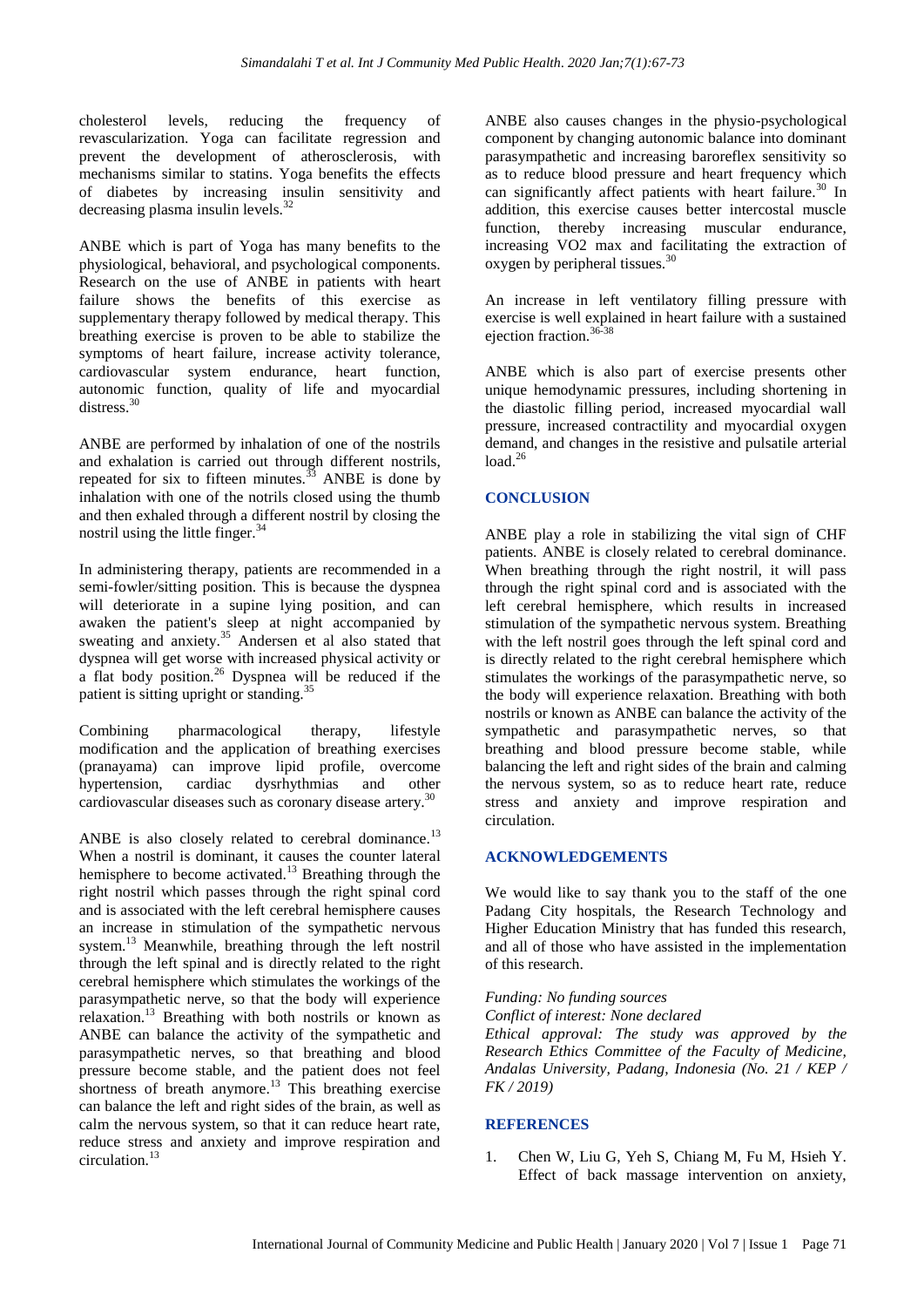comfort, and physiologic responses in patients with congestive heart failure. J Alternative Complementary Med. 2013;19(5):464-70.

- 2. American Hearth Association. Heart disease and stroke statistic. Available at: http://ahajournal.org.com. 2012.
- 3. American Hearts Association. Heart Diseases and Stroke Statistic 2018 At-a-Glance. American Hearts Association, 2018.
- 4. Research and Development Agency of RI. Basic Health Research; RISKESDAS. Jakarta: Balitbang Kemenkes RI, 2013.
- 5. Djamil Hospital, Padang. Angka kejadian penyakit CHF di RSUP Dr. M Djamil Padang Juli – September 2016. Padang: RSUP. 2016.
- 6. Kasron. Buku Ajar Gangguan Sistem Kardiovaskuler. 1st Edition. Jakarta: Nuha Medika; 2012.
- 7. Mansjoer, Dkk A. Kapita Selekta Kedokteran. 3rd Edition. Volume I. Jakarta: Media Aesculapius; 2007.
- 8. Ankad R., Herur A, Patil S, Shashikala,G, Chinagudi S. Effect of short-term pranayama and meditation on cardiovascular functions in healthy individuals. Heart Views. (2011;12 (2):58–62.
- 9. Well, Living. Alternate breathing exercise. Available at: http://www.livingwell.org.au. Accessed 9 October (2011).
- 10. James PA, Oparil S, Carter BL, Cushman WC, Dennison-Himmelfarb C, Handler J, et al. Evidencebased guideline for the management of high blood pressure in adults: Report from the panel members appointed to the Eighth Joint National Committee (JNC 8). JAMA. 2014;311(5):507-20.
- 11. Balk R. Systemic inflammatory response syndrome (SIRS). Where did it come from and is it still relevant today? Virulence. 2014;5 (1):20–6.
- 12. Dhungel UK, Malhotra V, Sarkar D, Prajapati R. Effect 9 of alternate nostril breathing exercise on cardiorespiratory functions. Nepal Med Coll J. 2008;10:25-7.
- 13. Dhungel UK, Sohal A. Physiology of nostril breathing exercises and its probable relation with nostril and cerebral dominance: A theoretical research on literature. Janaki Med CollJ Medical Sci. 2013;1(1):38-47.
- 14. Schultz SE, Rothwell DM, Chen Z, Tu K. Identifying cases of congestive heart failure from administrative data: a validation study using primary care patient records. Chronic Diseases and Injuries in Canada. 2013;33(3):160-6.
- 15. Dokainish H, Teo K, Zhu J, Roy A, AlHabib KF, ElSayed A, et al. Global mortality variations in patients with heart failure: result from the international congestive heart failure (inter-chf) prospectice cohort study. Lancet Global Health. 2017;5 (7):665-72.
- 16. Harigustian Y, Dewi A, Khoiriyati A. Gambaran karakteristik pasien gagal jantung usia 45 – 65 tahun di rumah sakit pku muhammadiyah gamping

sleman. Indonesian Journal of Nursing Practices. 2016;1(1):55-60.

- 17. Harikatang A, Rampengan S, Jim E. Hubungan antara jarak tempuh tes jalan 6 menit dan fraksi ejeksi pada pasien gagal jantung kronik terhadap kejadian kardiovaskular. Jurnal e-Clinic (eCl). 2014;4 (1).
- 18. Hou N, Chui MA, Eckert GJ, Oldridge NB, Murray MD, Bennett SJ. Relationship of age and sex to health-related quality of life in patients with heart failure. Am J Crit Care. 2004;13(20):153-61.
- 19. Karavidas A, Lazaros G, Tsiachris D, Pyrgakis V. Aging and the cardiovaskular system. Hellenic J Cardiol. 2010;51;421-7.
- 20. Buakhamsri A, Chirakarnjanakorn S, Sanguanwong S, Porapakkham P, Kanjanavanich R. Heart failure council of thailand (HFCT) 2019 heart failure guideline: pharmacologic treatment of chronic heart failure - part I. Clinical Practice Guideline. J Med Assoc Thai. 2019;102 (2):240-4.
- 21. Cowie MR, Dar Q. The Epidemiology and Diagnosis of Heart Failure. In: Fuster, V., et al., eds. Hurst's the Heart. 12th ed. Volume 1. USA: McGraw-Hill; 2008.
- 22. Junaidi I. Hipertensi: Pengenalan, Pencegahan, dan Pengobatan. Jakarta: PT Bhuana Ilmu Populer; 2010.
- 23. Bender JR, Russel KS, Rosenfeld LE, Chaudry S. Oxford American Handbook Of Cardiology. China: Ocford University Press; 2011.
- 24. Niznick J. Congestive Heart Failure. In J. Niznick, A guide for cardiac rehabilitation & prevention. 15th Edition. Continuing Medical Implementation Inc; 2014.
- 25. Figueroa MS, Peters JI. Congestive heart failure : diagnosis, pathophysiology, therapy, and implication for respiratory care. Respiratory Care. 2012;51(4);403-12.
- 26. Andersen MJ, Olson TP, Melenovsky V, Kane GC, Borlaug BA. Differential hemodynamic effects of exercise and volume expansion in people with and without heart failure. Circ Heart Fail. 2015;8:41-8.
- 27. Vitale C, Spoletini I. Clinical diagnosis in heart failure. International Cardiovascular Forum J. 2017;1(10);12-5.
- 28. Chaddha A. Slow breathing and cardiovascular disease. Int J Yoga. 2015;8(2):142-3.
- 29. Sengupta P. Health impacts of yoga and pranayama: a state-of-the-art review. Int J Prev Med. 2012;3;444–58.
- 30. Khatib MN, Kirubakaran R, Gaidhane S, Shankar A, Syed ZQ. Yoga for improving functional capacity, quality of life and cardiovascular outcomes in people with heart failure. Jhon Wiley & Son, Ltd; 2016;1 (1);1-7.
- 31. Telles S, Yadav A, Kumar N, et al. Blood pressure and purdue pegboard scores in individuals with hypertension after alternate nostril breathing, breath awareness, and no intervention. Med Sci Monit. 2013;19;61-6.